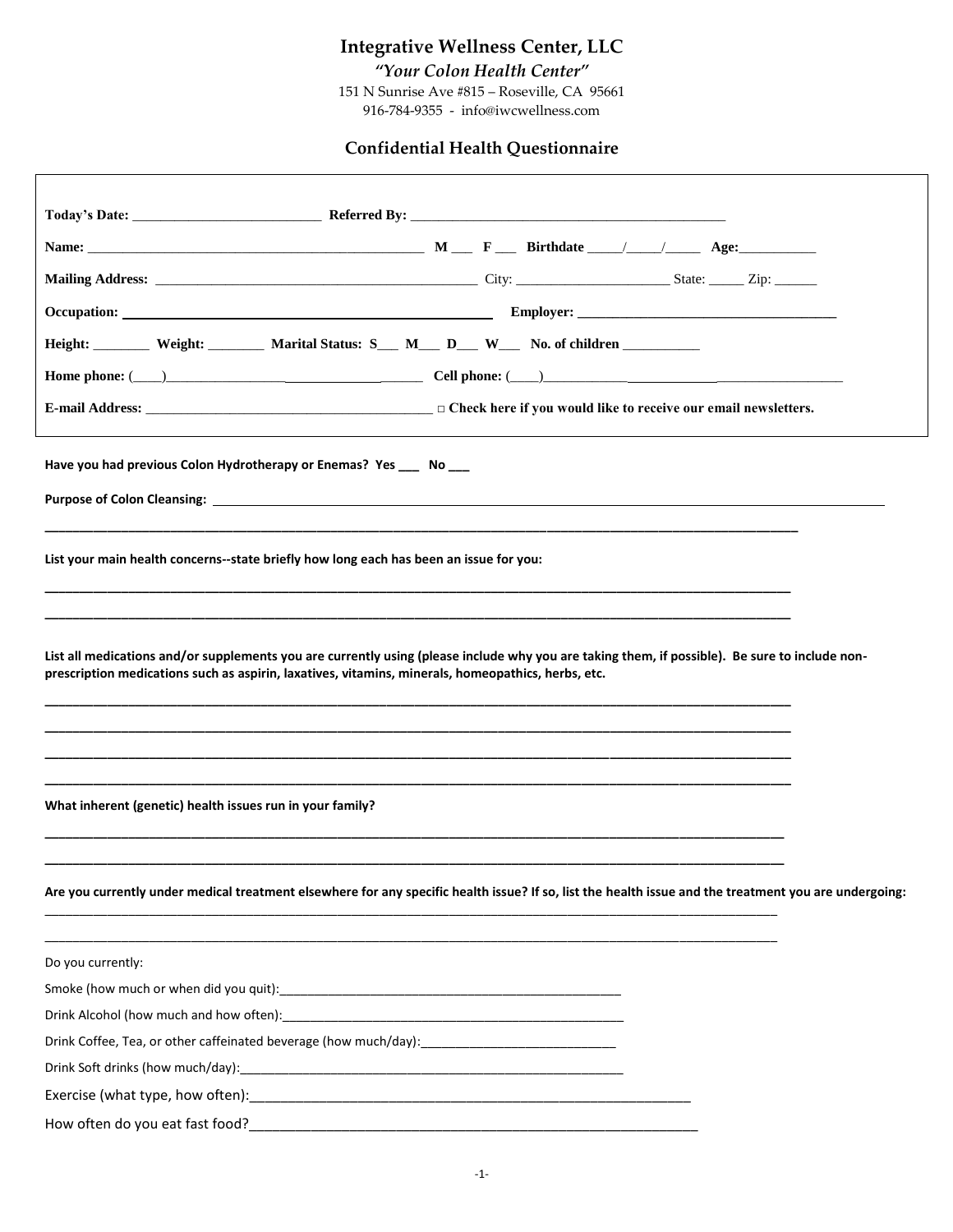| How much water do you drink each day?<br>Subsequently and the manufacture of the manufacture of the state of the state of the state of the state of th |  |  |
|--------------------------------------------------------------------------------------------------------------------------------------------------------|--|--|
|                                                                                                                                                        |  |  |
| How is your energy throughout the day? (high, average, low) [100] [2012] [2012] [2012] [2012] [2012] [2012] [2                                         |  |  |
|                                                                                                                                                        |  |  |
|                                                                                                                                                        |  |  |
|                                                                                                                                                        |  |  |
|                                                                                                                                                        |  |  |
|                                                                                                                                                        |  |  |
| Do you experience indigestion, bloating, or are you gassy after meals?                                                                                 |  |  |
|                                                                                                                                                        |  |  |
|                                                                                                                                                        |  |  |
|                                                                                                                                                        |  |  |
| List an average day of eating, including any snacks:                                                                                                   |  |  |
|                                                                                                                                                        |  |  |
|                                                                                                                                                        |  |  |
|                                                                                                                                                        |  |  |
|                                                                                                                                                        |  |  |
| Desserts:                                                                                                                                              |  |  |

# Digestive Health

| CONSTIPATION:                                                                              |                                                                                                |                                                                         |  |  |  |
|--------------------------------------------------------------------------------------------|------------------------------------------------------------------------------------------------|-------------------------------------------------------------------------|--|--|--|
|                                                                                            |                                                                                                | NO Do you have at least one bowel movement daily? If not, how frequent? |  |  |  |
|                                                                                            | YES NO Do you feel fatigued more than you feel energized?                                      |                                                                         |  |  |  |
|                                                                                            | YES NO Is your stool similar to toothpaste, in consistency?                                    |                                                                         |  |  |  |
|                                                                                            | YES NO Do you experience a lot of foul smelling gas?                                           |                                                                         |  |  |  |
|                                                                                            | YES NO Are your bowel movements dense and heavy? (plummet to the bottom of the toilet quickly) |                                                                         |  |  |  |
|                                                                                            | YES NO Do you get less than 30-40 grams of fiber per day?                                      |                                                                         |  |  |  |
|                                                                                            | YES NO Are you unable to lose weight even though you eat a "healthy diet"?                     |                                                                         |  |  |  |
| YES NO Do you take anti-depressants or pain medication?                                    |                                                                                                |                                                                         |  |  |  |
| YES NO Do you drink 8-10 glasses of water every day?                                       |                                                                                                |                                                                         |  |  |  |
| YES NO Do you exercise less than 3 times per week?                                         |                                                                                                |                                                                         |  |  |  |
| Do you current have or have you had in the past any of the following: If yes, detail:      |                                                                                                |                                                                         |  |  |  |
| $\Box$ Anal fissures or fistula                                                            | $\Box$ Diverticulitis                                                                          | $\Box$ Recent colon or rectal surgery                                   |  |  |  |
| $\Box$ Severe hemorrhoids<br>$\Box$ Congestive Heart Failure<br>$\Box$ Renal insufficiency |                                                                                                |                                                                         |  |  |  |

- 
- 
- 
- $\Box$  Intestinal perforation  $\Box$  Abdominal Hernia  $\Box$  First or last trimester pregnancy
- $\Box$  Cirrhosis  $\Box$  Carcinoma of the rectum  $\Box$  None of the above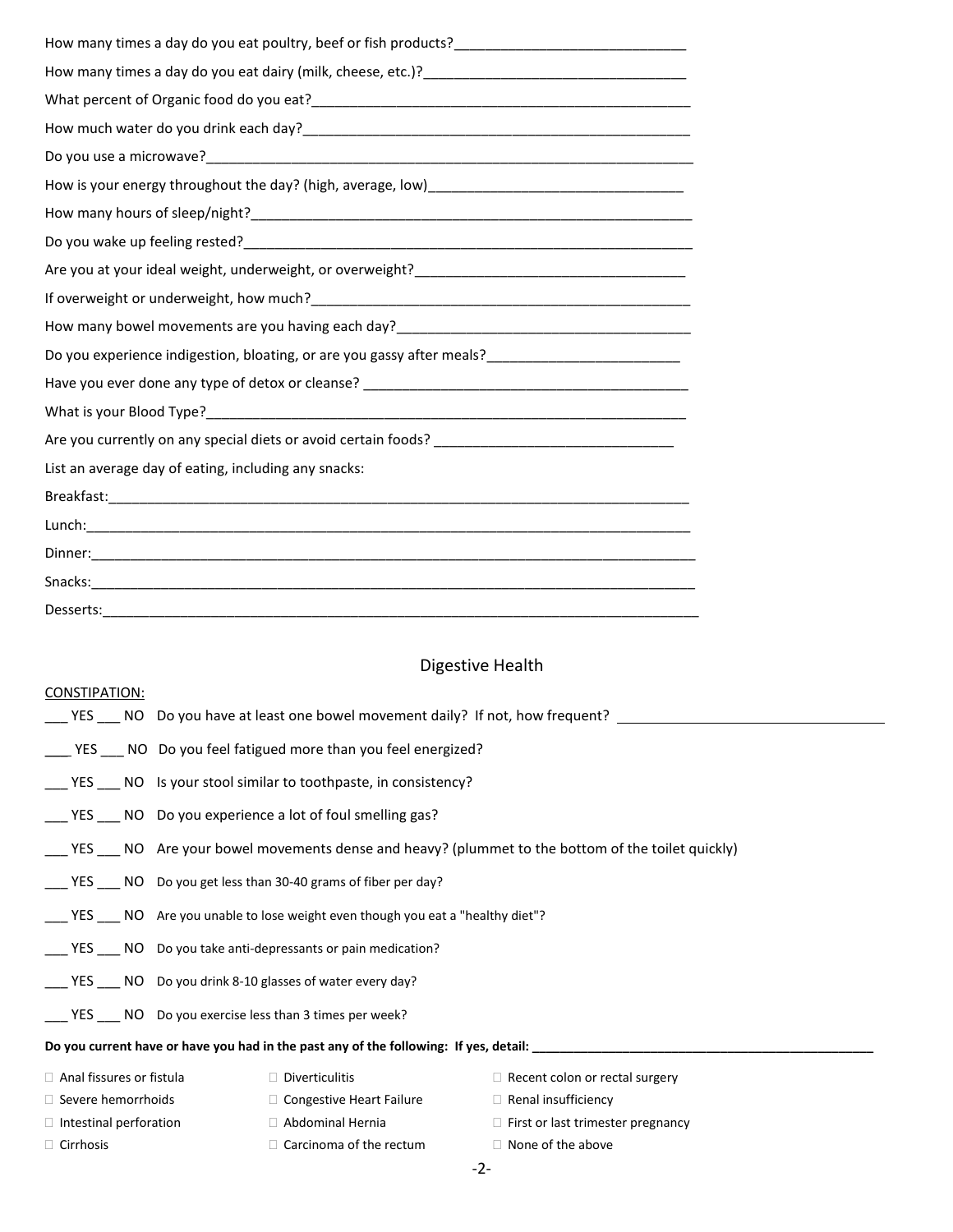**IBS:**

- \_\_\_ YES \_\_\_ NO Do you experience abdominal cramping and loose stools, cramping and constipation or alternating diarrhea & constipation?
- \_\_\_ YES \_\_\_ NO Do you have a sense of incomplete evacuation?
- YES NO Do you have the passage of mucus in your stool?
- \_\_\_ YES \_\_\_ NO Do you have consistent abdominal bloating?
- \_\_\_ YES \_\_\_ NO Does wheat (pasta, bread, etc.) cause you abdominal cramping that is relieved by a bowel movement?
- \_\_\_ YES \_\_\_ NO Do dairy products cause you abdominal cramping that is relieved by a bowel movement?
- \_\_\_ YES \_\_\_ NO Do fatty foods such as meat, poultry skin, oils or nuts cause you abdominal cramping that is relieved by a bowel movement?
- YES NO Does soluble fiber, like psyllium and vegetables like broccoli and cauliflower give you gas and cramping?
- \_\_\_ YES \_\_\_ NO Do you experience diarrhea or constipation after eating artificial sweeteners or sugar alcohols?
- \_\_\_ YES \_\_\_ NO Have you ever experienced Candida or yeast overgrowth (nail fungus, athlete's foot, thrush, vaginal yeast infections)?

#### **CANDIDA:**

- \_\_\_ YES \_\_\_ NO Do you experience regular fatigue and/or muscle aches and pains?
- YES NO Do you have food sensitivities or food allergies?
- \_\_\_ YES \_\_\_ NO Have you experienced nail fungus, athlete's foot or jock itch?
- \_\_\_ YES \_\_\_ NO Do you have recurrent vaginal yeast infections?
- YES NO Have you taken broad spectrum antibiotics even for one period?
- YES NO Do you crave sugar?
- \_\_\_ YES \_\_\_ NO Do you commonly have gas and bloating?
- \_\_\_ YES \_\_\_ NO Do you crave bread, pasta, etc. (any type of refined white flour)?
- \_\_\_ YES \_\_\_ NO Have you taken birth control pills for 6 months or longer?
- YES NO Do you experience brain fog?

#### **PARASITES:**

- YES NO Do you experience unexplained muscle aches and pains?
- YES NO Do you experience normal bowel movements with bouts of intermittent diarrhea or constipation?
- YES NO Do you have unexplained weight loss and/or fever?
- \_\_\_ YES \_\_\_ NO Do you have a distended belly?
- \_\_\_ YES \_\_\_ NO Do you grind your teeth while you sleep?
- \_\_\_ YES \_\_\_ NO Do you have dark circles under your eyes and/or acne?
- \_\_\_ YES \_\_\_ NO Do you have insomnia or disturbed sleep?
- \_\_\_ YES \_\_\_ NO Have you traveled outside of the United States?
- \_\_\_ YES \_\_\_ NO Do you regularly eat unpeeled raw fruit and/or vegetables?
- \_\_\_ YES \_\_\_ NO Do you have pets that sleep in bed with you or do you eat after contact with you pets?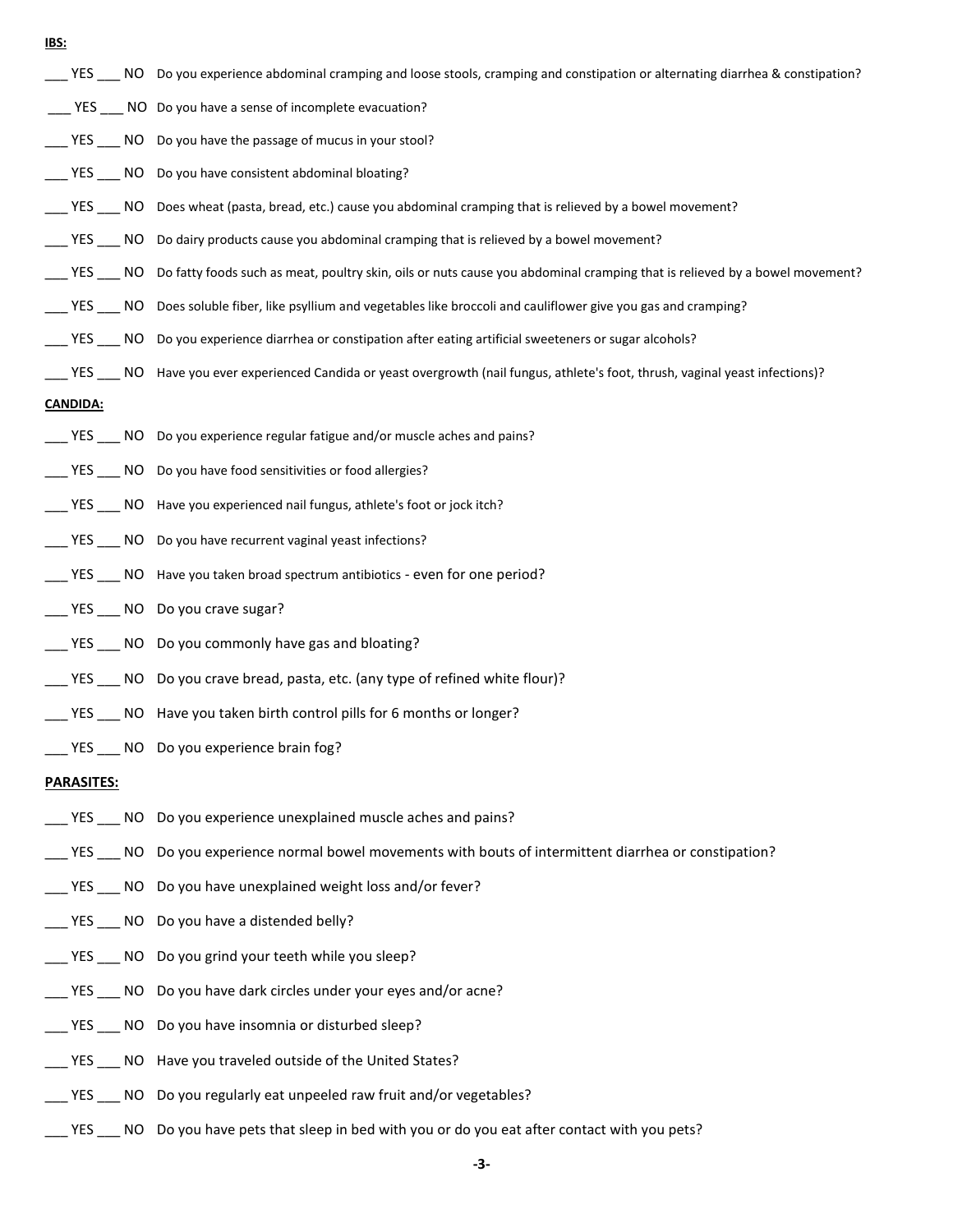# Gut Health Questionnaire

|    | 1. Are you currently taking any medications, aspirin or ibuprofen?                          | Yes $\_\_\_\$ No $\_\_\_\$ |  |
|----|---------------------------------------------------------------------------------------------|----------------------------|--|
| 2. | Do you have low energy or frequent fatigue?                                                 | Yes $\_\_\$ No $\_\_\_\$   |  |
| 3. | Do you do intense cardiovascular exercise, such as marathons or CrossFIT?                   | Yes $\_\_\$ No $\_\_\$     |  |
| 4. | Do you have multiple food sensitivities or food allergies, such as gluten or dairy?         | Yes $\_\_\$ No $\_\_\_\$   |  |
| 5. | Do you have IBS, ulcerative colitis or Crohns' Disease?                                     | Yes $\_\_\$ No $\_\_\_\$   |  |
| 6. | Do you have rosacea, eczema, rashes or acne?                                                | Yes $\_\_\$ No $\_\_\_\$   |  |
|    | 7. Have you taken a round of antibiotic medication or birth control in the last 10 years?   | Yes $\_\_\$ No $\_\_\_\$   |  |
| 8. | Do you crave sweets or breads?                                                              | Yes $\_\_\$ No $\_\_\$     |  |
|    | 9. Do you have gas, bloating or other digestive issues once or more per week?               | $Yes$ No ___               |  |
|    | 10. Do you have autoimmune disease such as Hashimoto's, arthritis, psoriasis, MS?           | Yes $\_\_\$ No $\_\_\$     |  |
|    | 11. Are your bowel movements firm, well formed, or soft on a regular basis?                 | Yes $\_\_\$ No $\_\_\_\$   |  |
|    | 12. Do you struggle with seasonal allergies?                                                | $Yes$ No __                |  |
|    | 13. Are your stress levels moderate to high?                                                | $Yes$ No __                |  |
|    | 14. Do you have a very busy life?                                                           | Yes $\_\_\$ No $\_\_\$     |  |
|    | 15. Do you struggle with depression and/or anxiety?                                         | Yes $\_\_\$ No $\_\_\_\$   |  |
|    | 16. Do you frequently experience lack of focus or brain fog?                                | Yes $\_\_\$ No $\_\_\_\$   |  |
|    | 17. Have you been diagnosed with autoimmune disease?                                        | Yes $\_\_\$ No $\_\_\_\$   |  |
|    | 18. Do you get sick often – 2 times + a year, or feel like you need an immune system boost? | $Yes$ No ___               |  |
|    | 19. Have you struggled with any type of Candida, yeast or fungal disease?                   | Yes $\_\_\$ No $\_\_\$     |  |
|    | 20. Have you struggled with frequent diarrhea or loose stools?                              | $Yes$ No ___               |  |
|    | 21. Do you get less than 7.5 hours sleep most nights?                                       | $Yes$ No ____              |  |
|    | 22. Do you go more than 1 day without a bowel movement?                                     | $Yes$ No ___               |  |
|    | 23. Do you have thyroid issues or sluggish metabolism?                                      | Yes $\_\_\$ No $\_\_\_\$   |  |
|    | 24. Have you struggled with pain, including joint pain or headaches?                        | Yes $\_\_\$ No $\_\_\$     |  |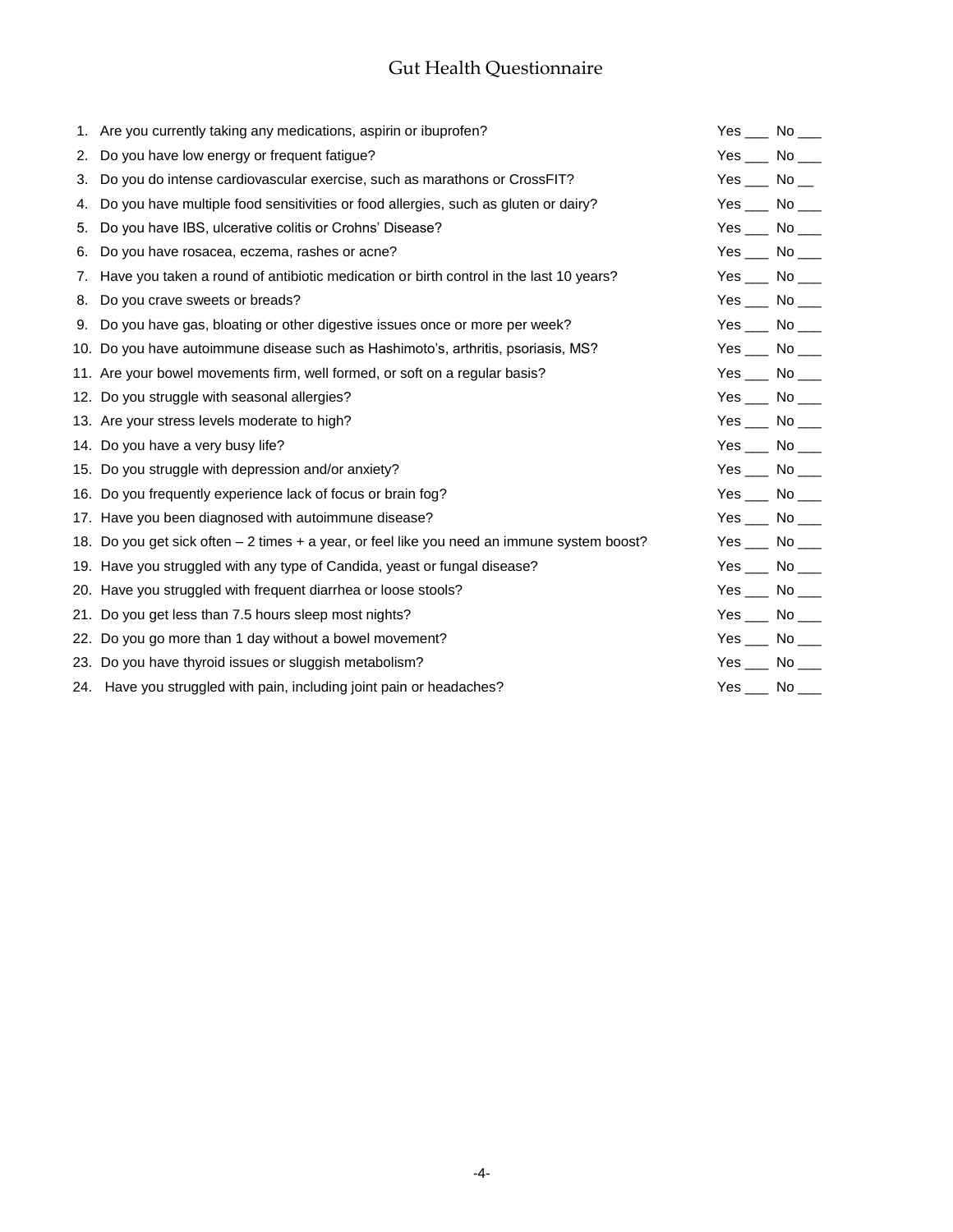#### **Please take your time and check all symptoms you have had in the past year. Be as thorough as possible.**

#### **Your Health History is Confidential. Please list anything that is not on this list.**

□ Fainting Spells □ Painting Spells □ Overweight □ Low Blood Pressure □ Lumps in Breasts □ Gum trouble/bleeding gums □ Bronchitis □ Anemia □ Thyroid enlarged □ Abdominal Distension □ Cancer □ Eye Pain □ Crohnell Discover □ Belching / Burping Skin □ Diabetes □ Diabetes □ Diabetes □ Diabetes Stools □ Diabetes Stools □ Diabetes Stools □

- 
- 

General Symptoms Joints/Bones/Muscles For Women Only □ Allergies □ Arthritis □ PMS symptoms □ Depression □ Bursitis □ Bloating □ Dizziness □ Joint Pain □ Irritable / Mood Swings □ Fatigue □ Neck Pain □ Weak feeling □ Frequent Headaches □ Osteoporosis □ Heavy Menstrual flow □ Sweats □ Hot flashes □ Insomnia Cardio-Vascular □ Hysterectomy □ Nervousness □ High Blood Pressure □ Irregular cycle □ Flu □ □ Teart condition / disease □ □ Vaginal Discharge / Sores □ Fever □ High Cholesterol □ Yeast Infections □ Cold Feet Eyes, Ears, Nose, Throat □ □ Poor Circulation □ □ □ Dessential Other Conditions □ Double/blurred vision □ Swelling of Ankles you have ever been □ Ears Ringing / Itching Respiratory □ AIDS-HIV □ Fever blisters □ Asthma □ Alcoholism □ Hay Fever □ Chronic Cough □ Anorexia / Bulimia □ Lymph Glands enlarged □ Difficulty breathing □ Appendicitis □ Nose bleeds □ Spitting up phlegm / blood □ Arteriosclerosis □ Sinus Infections □ Arthritis □ Sore throat Gastro-Intestinal □ Chicken Pox □ Nasal Drainage □ Acid Reflux □ Chronic Fatigue □ Bloating □ Colitis □ Acne □ Bowel Impaction □ Edema □ Boils □ Candida □ Epilepsy □ Bruise easily □ Change in Stool □ Fibromyalgia □ Dryness □ Chronic Constipation □ Fibroids □ Hives □ Recent Constipation □ Goiter / Gout □ Eczema □ Diarrhea □ Hepatitis □ Sensitive Skin □ Diverticulosis □ Heart Attack / Stroke □ Excessive Hunger □ Nerpes □ Skin Rash □ Family History of Colon Cancer □ Hypo / Hyperthyroidism □ Psoriasis □ Fistula or Fissures □ Hypoglycomia □ Varicose Veins □ Gallbladder disease □ Lupus □ Bumps on back of arms □ Gallbladder removed □ MS □ Itching □ Gas □ Pnuemonia □ Heartburn □ Stroke Genito-Urinary □ Hemorrhoids □ Measles □ Bladder trouble □ Hernia Migraines □ Control of urine □ IBS □ Ulcers □ Frequent Urination □ Nausea / Vomiting □ Small Pox □ Kidney Failure □ Parasites (Intestinal worms) □ Tonsillitis □ Kidney Infection / Pain □ Poor Appetite □ Tuberculosis □ Kidney Stones □ Rectal Bleeding / Itching □ Venereal Disease □ Painful Urination □ Stomach troubles □ Other \_\_\_\_\_\_\_\_\_\_\_\_\_\_\_\_\_\_\_\_\_

□ Prostate trouble □ Tired after meals \_\_\_\_\_\_\_\_\_\_\_\_\_\_\_\_\_\_\_\_\_\_\_\_\_\_\_

□ Cramps or Backache □ Menopausal Symptoms diagnosed with:<br>□ AIDS-HIV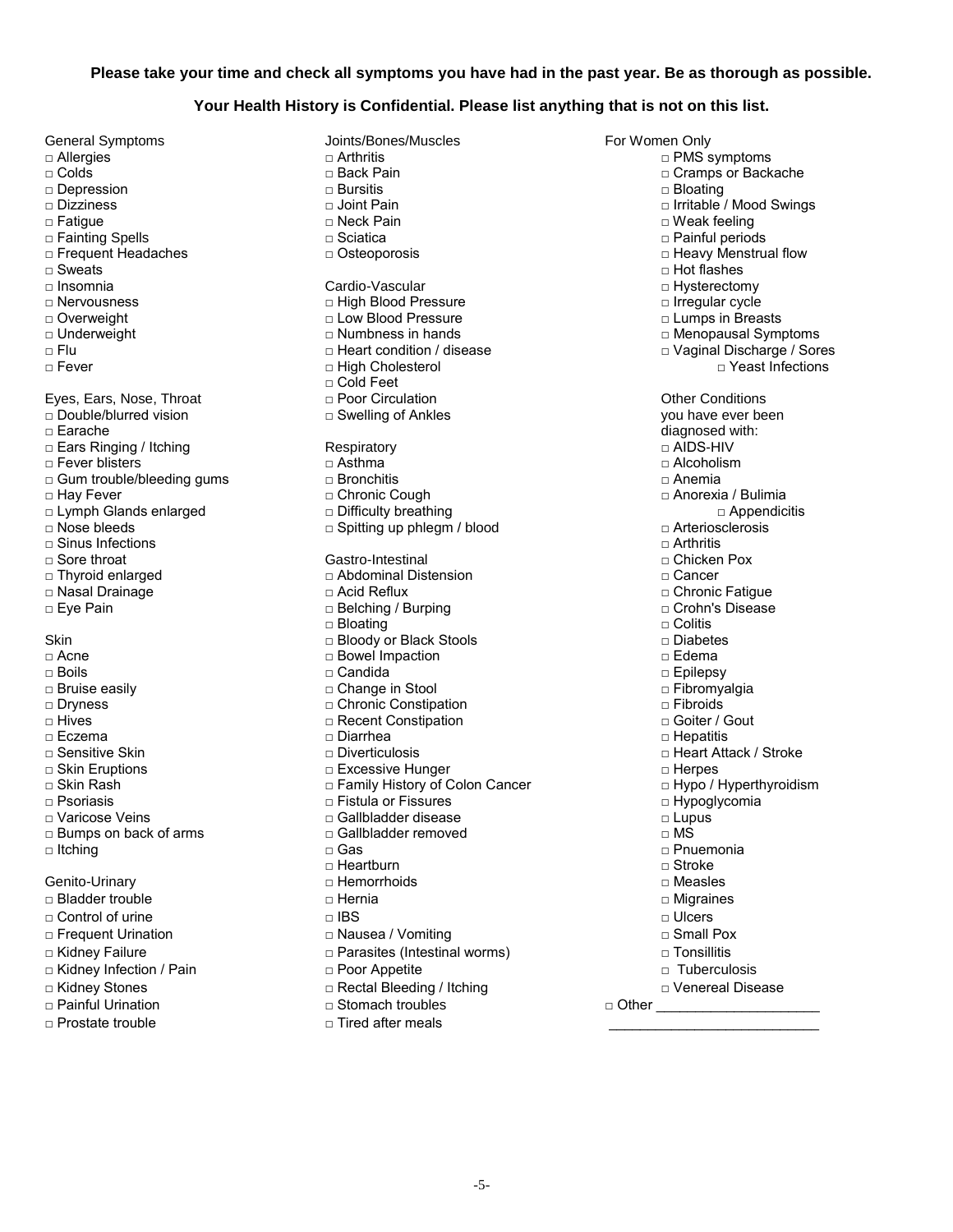# **Integrative Wellness Center, LLC** *"Your Colon Health Center"*

### **Our Financial Policy:**

Thank you for choosing Integrative Wellness Center as your colon rejuvenation provider. We are committed to your colonic session being successfully completed.

**We require full payment at the time of service.** We prefer cash or personal checks, and will accept Visa or Visa. There is a \$5 charge for use of credit cards. For returned checks, there is a \$50 charge.

The following is a statement of our financial policy, which we would like you to read and sign at the bottom.

### **Missed/Late Appointments**:

**24-hour advance notice is required** when cancelling and/or rescheduling your appointment. This allows the opportunity for someone else to schedule an appointment. If you are unable to give us 24 hours advance notice there will be a charge of **\$45**. Payment will be required prior to your next scheduled appointment.

**No-shows** - Anyone who either forgets or consciously chooses to forgo their appointment for whatever reason will be considered a "no-show." **They will be charged the full session amount** for their "missed" appointment..

**Late Arrivals** – Late arrival for a schedule appointment will be accommodated whenever possible; however, due to scheduling of other clients and respect for their time, your appointment time will remain within the time you have reserved and your session time may be less, determined by your arrival time. Regardless of the length of the service provided, **you will be responsible for the "full" session fee.** Out of respect and consideration for your practitioner and other clients, **please** plan accordingly and be on time.

Please help us by keeping your appointment.

### **Service Policy:**

Integrative Wellness Center LLC, reserves the right to refuse to offer our services to individuals that we feel *may* be contraindicated to colon hydrotherapy. Clients that we feel are out of our scope of practice may *not* receive services at Integrative Wellness Center LLC, without express written original prescription from a medical practitioner.

### **Packages:**

Integrative Wellness Center LLC, offers colonic packages for discounts on the normal single price. The number of sessions and prices of packages may change. **All packages are non-refundable and non-transferable.**

If you are a Federal, State or Local Agent upon entering these premises, you must declare same or under the Bivens Act Article #42 be held individually and personally responsible.

Signed: Date: Date: Date: Date: Date: Date: Date: Date: Date: Date: Date: Date: Date: Date: Date: Date: Date: Date: Date: Date: Date: Date: Date: Date: Date: Date: Date: Date: Date: Date: Date: Date: Date: Date: Date: Date

Print Name:

Curing disease or any other illness is between you and your healthcare/medical professional. Integrative Wellness Center, LLC, staff does not treat or cure any disease or illness, nor do any of our staff make any diagnosis of any illness. Integrative Wellness Center, LLC, staff are not medical doctors and are not attempting to portray themselves or conduct the activities of medical doctors.